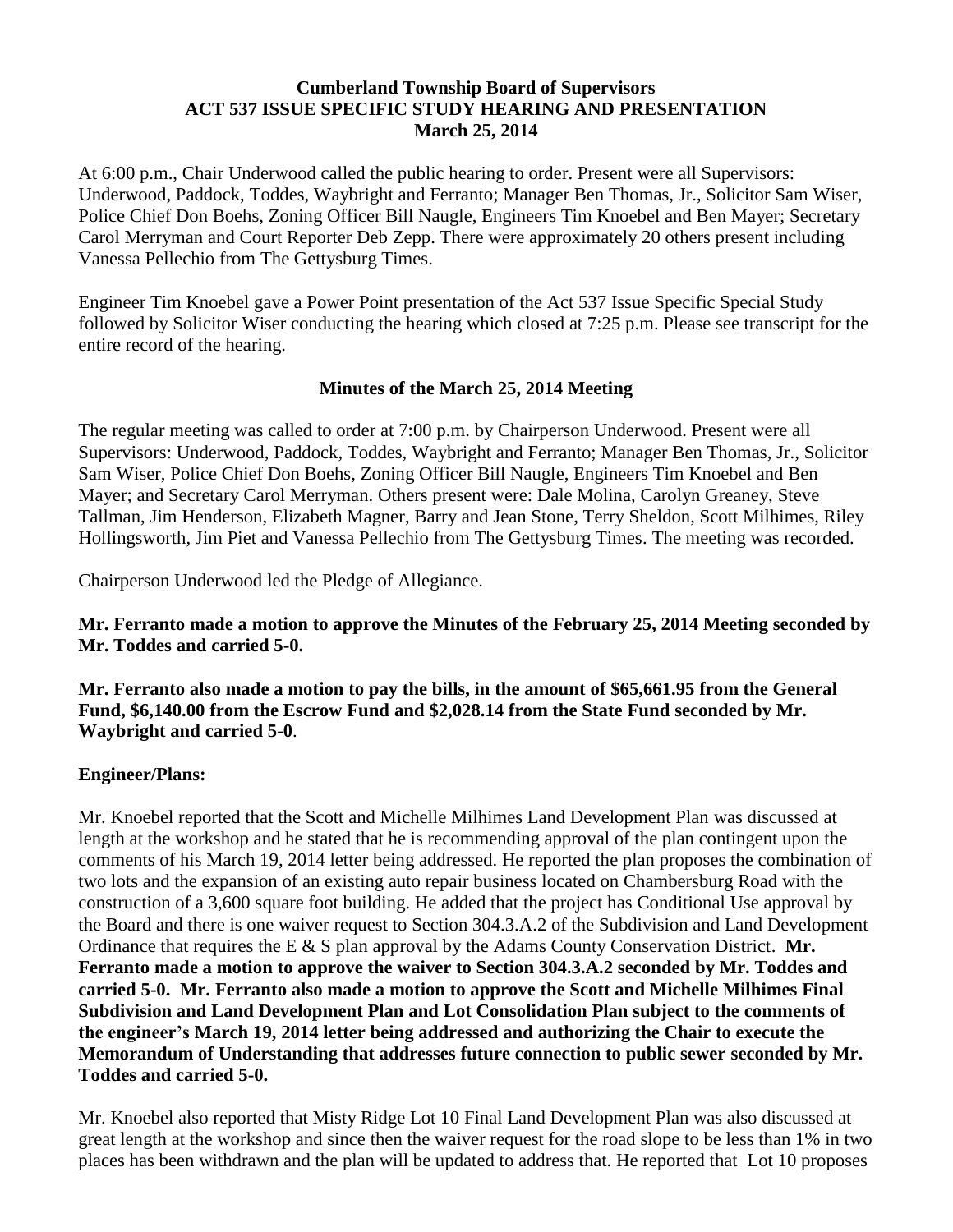50 attached condominium dwelling units, a community building and associated parking, a half basketball court, 5 foot wide walking trails and the completion of Misty Ridge Rd. This project is located on Biglerville Road. He also stated that there will be a Developer's Agreement for this project and that will encompass all of the administrative items and memorializes everything that still needs to happen. Mr. Knoebel also requested that the approval of the plan be contingent upon the comments in his February 11, 2014 letter as well as his March 19, 2014 letter. Solicitor Wiser reported that the developer will remit the recreation fee and then make a request for the fee to be released when they need it to spend on their recreation area within the development and this will be included in the Developer's Agreement. He added that the Township will be getting bonding from the developer and they will pay traffic impact fees. **Mr. Ferranto made a motion to conditionally approve the Misty Ridge Lot 10 Final Land Development Plan subject to the comments of KPI dated February11, 2014 and March 19, 2014 and specifically providing a Developer's Agreement that is satisfactory to the Township Solicitor and staff seconded by Mr. Paddock and carried 5-0.** 

Mr. Knoebel also reported that they are still working on the Cumberland Village Americans with Disabilities Act (ADA) Action Plan and Memorandum of Understanding (MOU) and it deals with the handicap accessible facilities and the continuation of a sidewalk in the development down to the end of Fairplay Road where there is a small shopping center and eliminating a short portion of sidewalk on the opposite side of the road. He added that this should make the dedication of the public facilities go smoothly and is necessary because the approved plan is now dated and ADA requirements have changed. Solicitor Wiser reported that they have been working on the MOU and the developer, Mr. Hill, has agreed to everything except for a termination date for the agreement and does feel that they will be able to work this out.

# **Public Comment:**

Ms. Elizabeth Magner, 470 Belmont Road, explained that she was at the last meeting 28 days ago and there may have been eight days of those last 28 that she has been able to use her heat due to the odor from the Keller poultry operation. She asked the Board who she is supposed to call and feels she has been robbed of her property and peace of mind. Mr. Paddock offered to make some calls to see what he could find out for her. The Board and Solicitor suggested that she contact her State Legislators because they have taken all control away from the local officials.

## **Police Report:**

Police Chief Don Boehs presented a written and oral report of police activities for the month of February including; 257 complaints, 50 traffic stops, 30 combined arrests, 10 traffic accidents, 11 targeted enforcements and 8,651 patrol miles. He added that they assisted other agencies 20 times and they were assisted four times.

## **Active Business:**

Mr. Thomas reported that he is asking the Board for authorization to advertise and bid the 2014 road projects listed below. He also reported that the Township's Liquid Fuels allocation for 2014 was \$193,738.47 and along with the surplus there is a current balance in the fund of \$343,500.00 that is restricted to road related expenses or equipment purchases. Mr. Thomas added that \$35,000.00 is being held for the Township's share of the Belmont Road Bridge replacement project.

| <b>Single Seal Coat / Fiber</b> | <b>Double Seal Coat</b>        | <b>Micro Surface / Fiber</b> | Hot Mix, Wearing & Scratch       |
|---------------------------------|--------------------------------|------------------------------|----------------------------------|
| Willoughby Run Rd. - \$75,249   | Natural Dam Rd. - \$31,299     | Meadow Drive - \$26,790      | Hunter's Trail – moved to $2015$ |
| Ridge Rd. - \$44,744            | Blacksmith Shop Rd. - \$31,240 | Round Top Lane - \$48,725    |                                  |
|                                 | McCallister Mill Rd. - \$1.549 | Pin Oak Lane - \$28,315      |                                  |
|                                 | Bream Hill Rd. - \$3,251       | Creekside Court - \$10,778   |                                  |
|                                 | Chapel Ridge Rd. - \$2,273     | Skyline Court $-$ \$36,355   |                                  |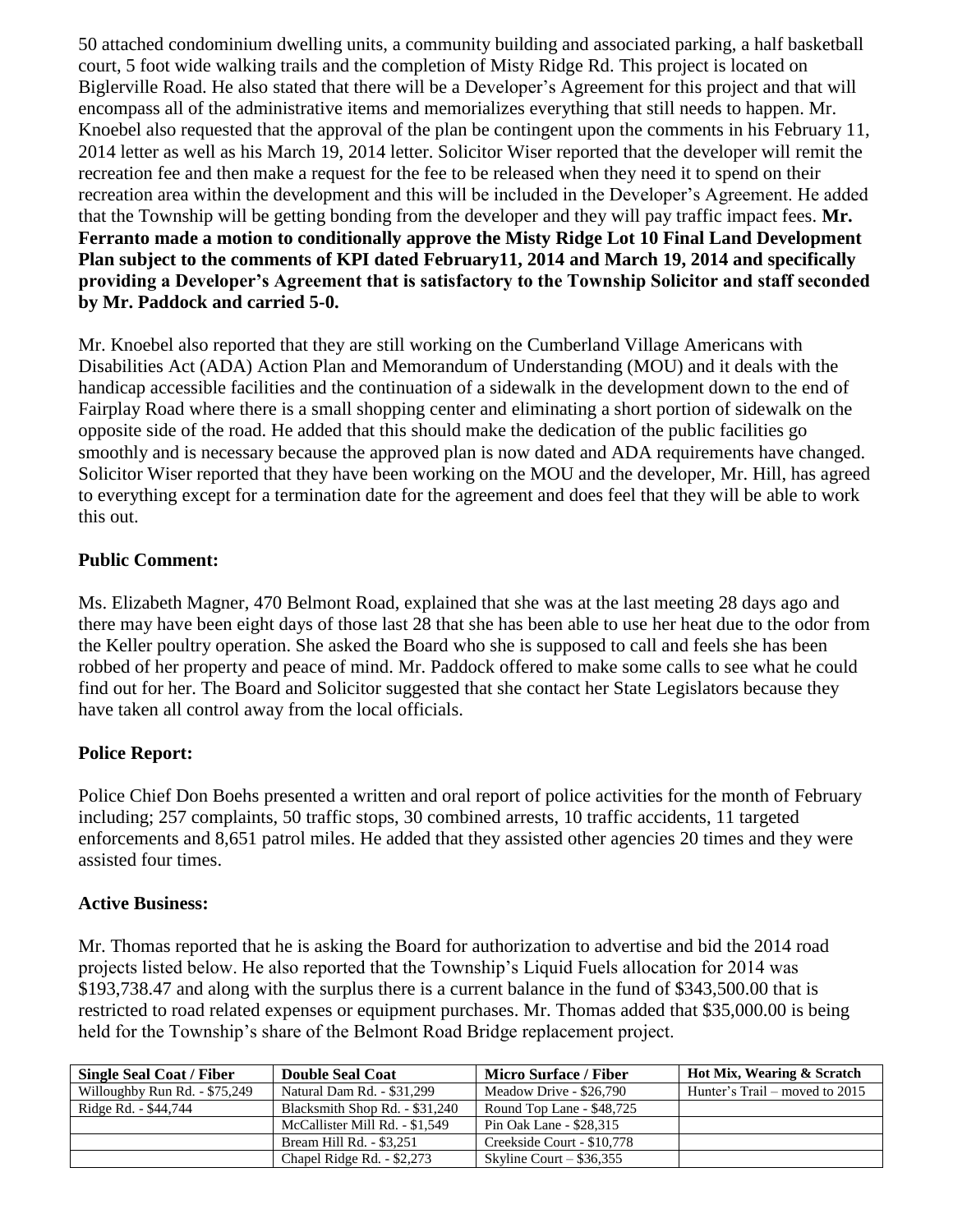### **Mr. Ferranto made a motion to authorize the advertisement and bidding of the proposed 2014 road projects as presented by Mr. Thomas seconded by Mr. Waybright and carried 5-0.**

Mr. Thomas also reported that he would like the Board to think about the 2015 projects and their funding.

- Hunter's Trail Hot Mix, Wearing and Scratch \$151,436
- Contribution for Old Mill Rd. rebuild \$150,000
- Park Ave Full Depth Reclamation / Overlay \$185,856
- Willoughby Run Bridge @ Blackhorse Tavern P/M \$34,775
- Complete repair to Herr's Ridge Rd. (from Mummasburg Rd. to Biglerville Rd.) \$722,773
- Line Painting \$13,000

Mr. Thomas reported that these projects total \$1.4 to \$1.5 million and he asked the Board to consider borrowing the money from the Pennsylvania Infrastructure Bank (PIB) at about 1.6% interest over a 10 year term. He added that repayment of the loan could possibly come from surplus in the General Fund, Traffic Impact Fees (if allowed), a portion of Liquid Fuels funds (being cautious to allow enough for road maintenance needs) and a restricted Real Estate tax for road reconstruction only. Mr. Thomas told the Board that it would take about six month to get a PIB loan approved so he would like to have a decision by June so the process could be started. He added that the Road Department budget is 17% of the Township's total budget and he would like to see the Township become more proactive with their road maintenance.

Mr. Thomas reported that Intern Josh Ehrman has completed one half of his 300 internship hours and he is requesting payment of \$2,500.00. He added that he is very, very pleased with the two projects that Josh is working on and the money to pay him comes from a grant. **Mr. Ferranto made a motion to pay Intern Josh Ehrman \$2,500.00 for 150 hours of his internship seconded by Mr. Toddes and carried 5-0.**

Mr. Thomas reported on the Adams County Tax Collection Committee, York Adams Tax Bureau and Act 32 Legislation that consolidated Earned Income Tax Bureaus down to about 57 or 58 from approximately 1,000. He added that he believes that Act 32 is working and the Township is seeing an income increase because of a decrease in unallocated funds. He also reported that CENTAX no longer exists and Berkheimer Tax Collection Agency has been working on what was left from CENTAX and the Township did receive a small amount of funds that CENTAX had collected and this could go on for some time yet. Mr. Thomas also reported that York Adams Tax Bureau has received records from Berkheimer and they are examining them on behalf of their clients to see if there are any additional funds owed to the Township or are owing to someone else.

Mr. Thomas also reported that the YWCA is requesting the Township to accept a \$2 million liability insurance policy in lieu of the required \$5 million for their Race against Racism on April 26, 2014 and Spirit of Gettysburg on June 21, 2014. **Mr. Ferranto made a motion to waive the \$5 million liability insurance policy and accept a \$2 million liability insurance policy for both events, as requested, seconded by Mr. Toddes and carried 5-0.**

**Solicitor:** Brief Executive Session requested**.**

## **Committee Reports and comments from Board Members:**

**Finance** - Chair Underwood requested a motion to approve the Police Department replacement camera security system as discussed on February 25, 2014. **Mr. Ferranto made a motion to approve the replacement of the camera security system in the Police Department seconded by Mr. Waybright and carried 5-0.** Chair Underwood also reported that the committee is recommending the purchase of a 2014 Chevy Tahoe PPV, 2WD via the Westmoreland Council of Governments Cooperative Purchasing